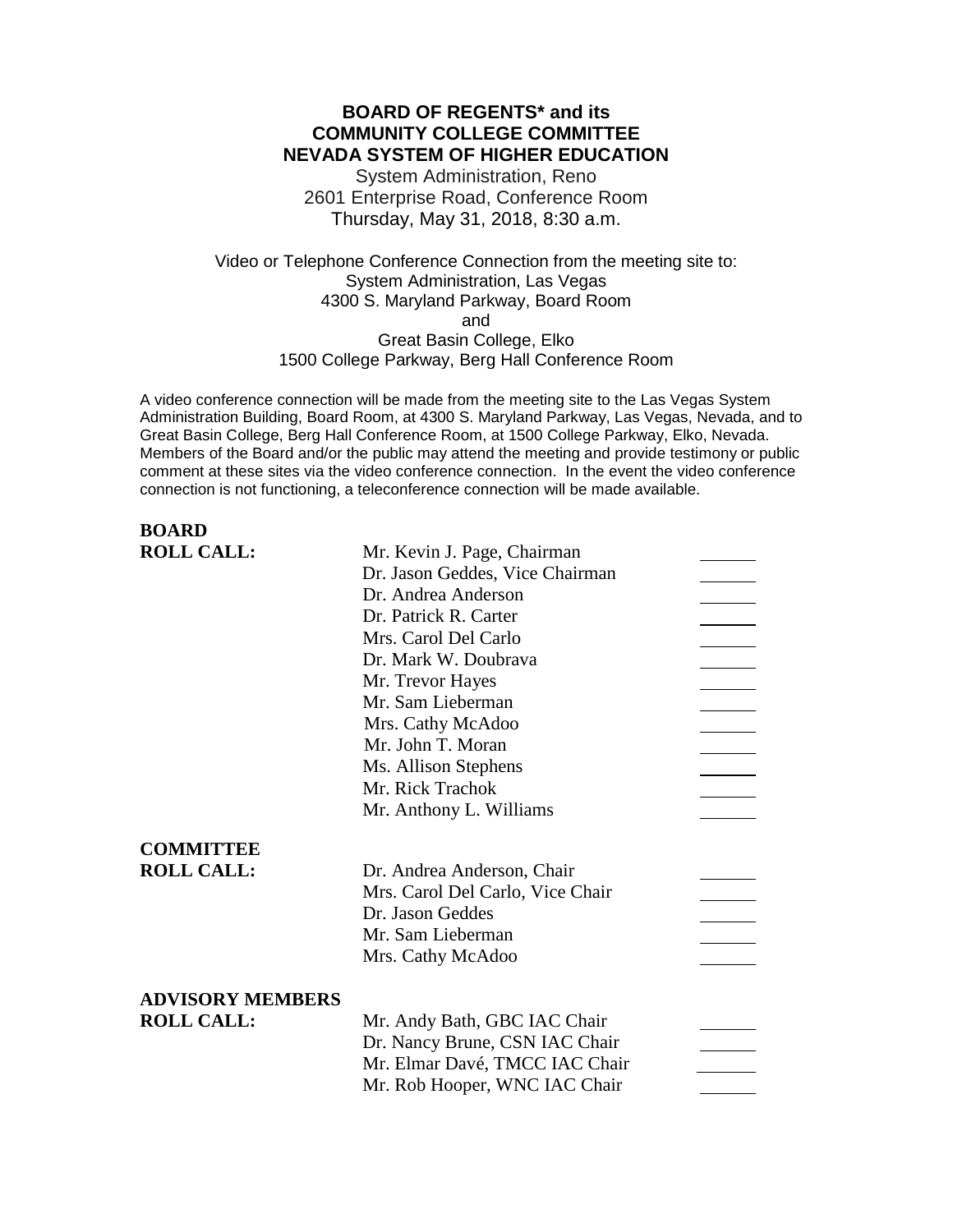In addition to the Community College Committee, this meeting is noticed as a meeting of the Board of Regents to allow other Regents who may wish to attend to participate.

### **IMPORTANT INFORMATION ABOUT THE AGENDA AND PUBLIC MEETING**

**NOTE:** Below is an agenda of all items scheduled to be considered. Notification is hereby provided that items on the agenda may be taken out of the order presented, including moving an item to a different day if the meeting is noticed for more than one day, two or more agenda items may be combined for consideration, and an agenda item may be removed from the agenda or discussion relating to an item on the agenda may be delayed at any time.

In accordance with the Board of Regents' Bylaws, Title I, Article V, Section 20, items voted on may be the subject of a motion to reconsider at this meeting. A motion to reconsider an item may be made at any time before adjournment of this meeting. Similarly, if an item is tabled at any time during the meeting, it may, by proper motion and vote, be taken from the table and thereafter be the subject of consideration and action at any time before adjournment of this meeting.

\* The Board's Committee meetings take place in accordance with the agendas published for those Committees. Regents who are not members of the Committees may attend the Committee meetings and participate in the discussion of Committee agenda items. However, action items will only be voted on by the members of each Committee, unless a Regent is temporarily made a member of that Committee under Board of Regents' Bylaws, Title 1, Article VI, Section 6. The full Board of Regents will consider Committee action items in accordance with the Board of Regents' agenda published for the current or for a subsequent meeting.

In accordance with the Board of Regents' Bylaws, Title 1, Art. V, Section 13, a quorum may be gained by telephonic hookup.

Some agenda items are noted as having accompanying reference material. Reference material may be accessed on the electronic version of the agenda by clicking the reference link associated with a particular item. The agenda and associated reference material may also be accessed on the Internet by visiting the Board of Regents' website at:

### <https://nshe.nevada.edu/leadership-policy/board-of-regents/meeting-agendas/>

Many public libraries have publicly accessible computer terminals. Copies of the reference material and any additional support materials that are submitted to the Board of Regents' Office and then distributed to the members of the Board of Regents after the mailing of this agenda but before the meeting, will be made available as follows: 1. Copies of any such materials are available at the Board of Regents' Office at 2601 Enterprise Road, Reno, Nevada, and the Board of Regents' Office at 4300 South Maryland Parkway, Las Vegas, Nevada. A copy may be requested by calling Keri Nikolajewski at (702) 889-8426; 2. Copies of any such materials will also be available at the meeting site.

Reasonable efforts will be made to assist and accommodate physically disabled persons attending the meeting. Please call the Board office at (775) 784-4958 in advance so that arrangements may be made.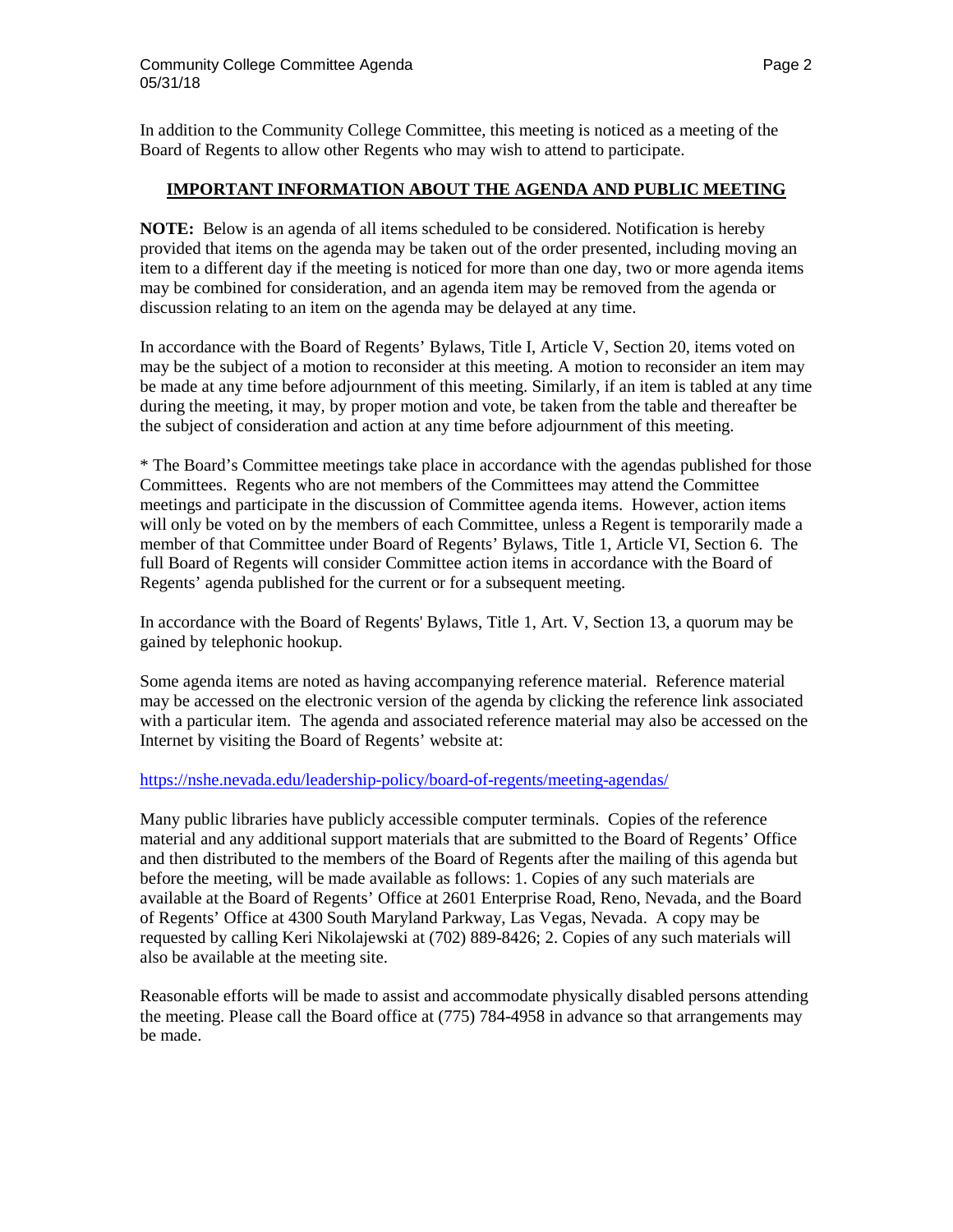## **1. PUBLIC COMMENT INFORMATION ONLY**

Public comment will be taken during this agenda item. No action may be taken on a matter raised under this item until the matter is included on an agenda as an item on which action may be taken. Comments will be limited to three minutes per person. Persons making comment will be asked to begin by stating their name for the record and to spell their last name. The Committee Chair may elect to allow additional public comment on a specific agenda item when that agenda item is being considered.

In accordance with Attorney General Opinion No. 00-047, as restated in the Attorney General's Open Meeting Law Manual, the Chair may prohibit comment if the content of that comment is a topic that is not relevant to, or within the authority of, the Board of Regents, or if the content is willfully disruptive of the meeting by being irrelevant, repetitious, slanderous, offensive, inflammatory, irrational or amounting to personal attacks or interfering with the rights of other speakers.

# **2. MINUTES FOR POSSIBLE ACTION**

Request is made for approval of the minutes from the February 22, 2018, meeting. *[\(Ref. CC-2\)](https://nshe.nevada.edu/wp-content/uploads/file/BoardOfRegents/Agendas/2018/may-mtgs/cc-refs/CC-2.pdf)*

*ESTIMATED TIME: 5 mins.*

# **3. NEVADA PROMISE SCHOLARSHIP INFORMATION ONLY PROGRAM**

The 2017 Nevada Legislature created the Nevada Promise Scholarship Program [\(Senate Bill 391 \(Chapter 461,](https://na01.safelinks.protection.outlook.com/?url=https%3A%2F%2Fwww.leg.state.nv.us%2FSession%2F79th2017%2FReports%2Fhistory.cfm%3Fbillname%3DSB391&data=02%7C01%7CCABBA%40nshe.nevada.edu%7Cca89aec595fd41c5e11a08d4e417e634%7C8ff9d11a9e074150ac216eedccccc3d3%7C0%7C0%7C636384238695398974&sdata=nfcWjuEqrk1juerwI%2BKkXmfcUFdhxNasNq8vf9jD%2BJA%3D&reserved=0) *Statutes of [Nevada 2017](https://na01.safelinks.protection.outlook.com/?url=https%3A%2F%2Fwww.leg.state.nv.us%2FSession%2F79th2017%2FReports%2Fhistory.cfm%3Fbillname%3DSB391&data=02%7C01%7CCABBA%40nshe.nevada.edu%7Cca89aec595fd41c5e11a08d4e417e634%7C8ff9d11a9e074150ac216eedccccc3d3%7C0%7C0%7C636384238695398974&sdata=nfcWjuEqrk1juerwI%2BKkXmfcUFdhxNasNq8vf9jD%2BJA%3D&reserved=0)*), a last-dollar program, under which recent Nevada high school graduates who enroll at a community college and meet certain eligibility requirements may receive an award to pay for registration and other mandatory fees not covered by certain federal grants, the Millennium Scholarship or the Silver State Opportunity Grant program.

Vice Chancellor for Community Colleges Nate Mackinnon will present an update on the implementation of the Nevada Promise Scholarship Program, including student progress toward program milestones and next steps. *[\(Ref. CC-3\)](https://nshe.nevada.edu/wp-content/uploads/file/BoardOfRegents/Agendas/2018/may-mtgs/cc-refs/CC-3.pdf)*

*ESTIMATED TIME: 10 mins.*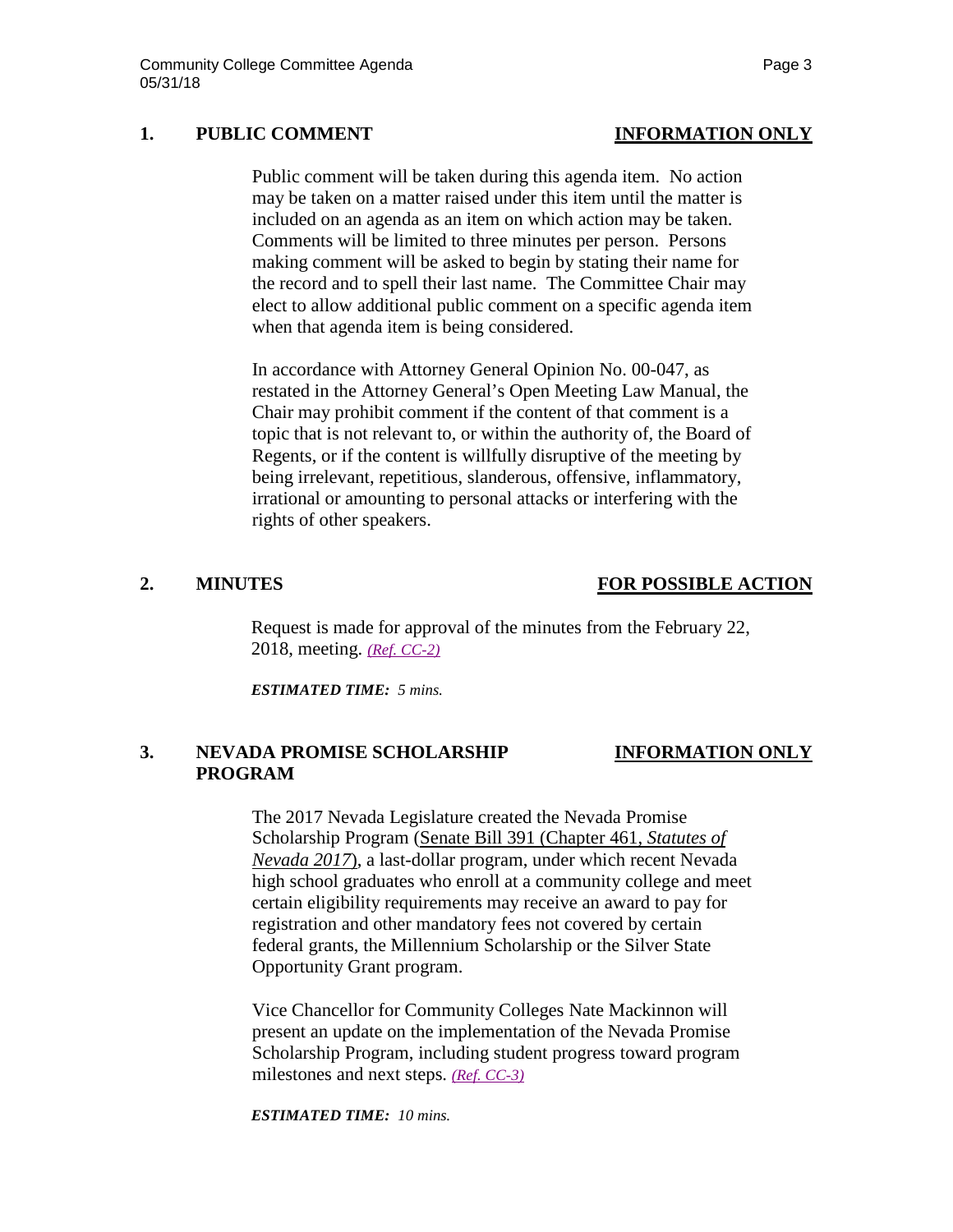## **4. CSN MULTI-CAMPUS DISTRICT MODEL INFORMATION ONLY**

CSN Acting President Margo Martin will provide an update on progress toward implementation of the multi-campus district model organizational structure. *[\(Ref. CC-4\)](https://nshe.nevada.edu/wp-content/uploads/file/BoardOfRegents/Agendas/2018/may-mtgs/cc-refs/CC-4.pdf)*

*ESTIMATED TIME: 30 mins.*

# **5. SNAP PILOT PROGRAM INFORMATION ONLY**

Executive Director for Workforce Development Frank Woodbeck will provide an overview of the SNAP pilot program launched in collaboration with the Nevada Department of Health and Human Services to train benefit recipients in advanced manufacturing and entry-level positions with Tesla, Panasonic and Clickbond. *[\(Ref. CC-5\)](https://nshe.nevada.edu/wp-content/uploads/file/BoardOfRegents/Agendas/2018/may-mtgs/cc-refs/CC-5.pdf)*

*ESTIMATED TIME: 30 mins.*

# **6. INSTITUTIONAL ADVISORY COUNCIL INFORMATION ONLY MEETINGS**

Each community college's institutional advisory council meets at least quarterly to review and advise the community college on questions regarding the operations and offerings of the college. The purpose of the institutional advisory councils is to ensure the linkage of each community college to the community it serves and to anticipate future regional educational trends. Each community college president and institutional advisory council chair (or designee) will provide a report on the discussions and actions from their most recent meeting(s).

*ESTIMATED TIME: 15 mins.*

# **7. COMMUNITY COLLEGE INFORMATION ONLY CAMPUS INITIATIVES**

Each community college president will provide the Committee with campus-related updates on community college initiatives that have occurred since the Committee's last regular meeting.

*ESTIMATED TIME: 20 mins.*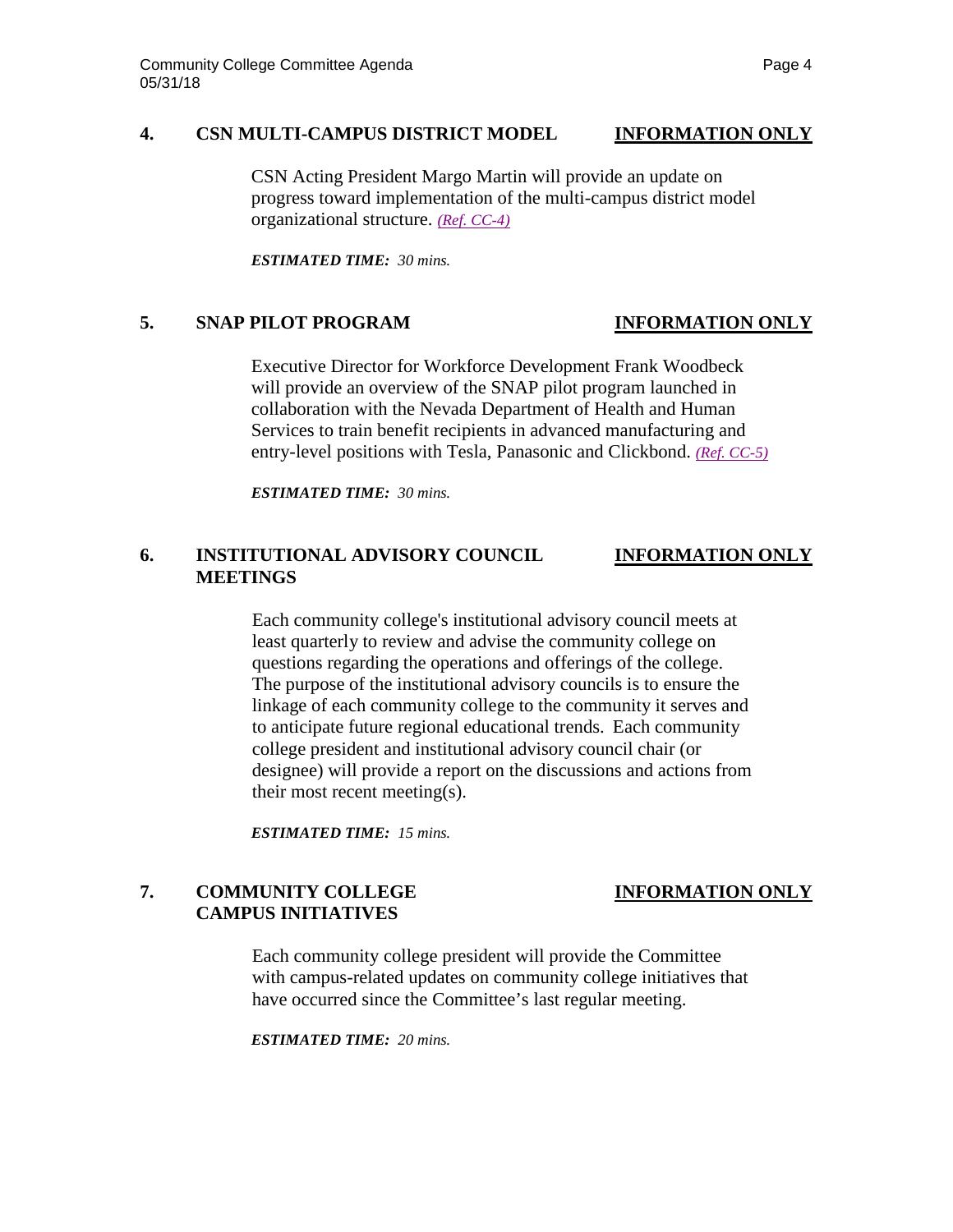# **8. UNIQUE COMMUNITY COLLEGE INFORMATION ONLY HIGHLIGHTS**

Each institutional advisory council chair, on a rotational basis, will be asked to highlight unique characteristics about their college and/or community that Committee members may not be aware of. This meeting will highlight Truckee Meadows Community College and TMCC IAC Vice Chair Nancy McCormick will report.

*ESTIMATED TIME: 15 mins.*

## **9. NEW BUSINESS INFORMATION ONLY**

Items for consideration at future meetings may be suggested. Any discussion of an item under "New Business" is limited to description and clarification of the subject matter of the item, which may include the reasons for the request.

*ESTIMATED TIME: 5 mins.*

# **10. PUBLIC COMMENT INFORMATION ONLY**

Public comment will be taken during this agenda item. No action may be taken on a matter raised under this item until the matter is included on an agenda as an item on which action may be taken. Comments will be limited to three minutes per person. Persons making comment will be asked to begin by stating their name for the record and to spell their last name. The Committee Chair may elect to allow additional public comment on a specific agenda item when that agenda item is being considered.

In accordance with Attorney General Opinion No. 00-047, as restated in the Attorney General's Open Meeting Law Manual, the Chair may prohibit comment if the content of that comment is a topic that is not relevant to, or within the authority of, the Board of Regents, or if the content is willfully disruptive of the meeting by being irrelevant, repetitious, slanderous, offensive, inflammatory, irrational or amounting to personal attacks or interfering with the rights of other speakers.